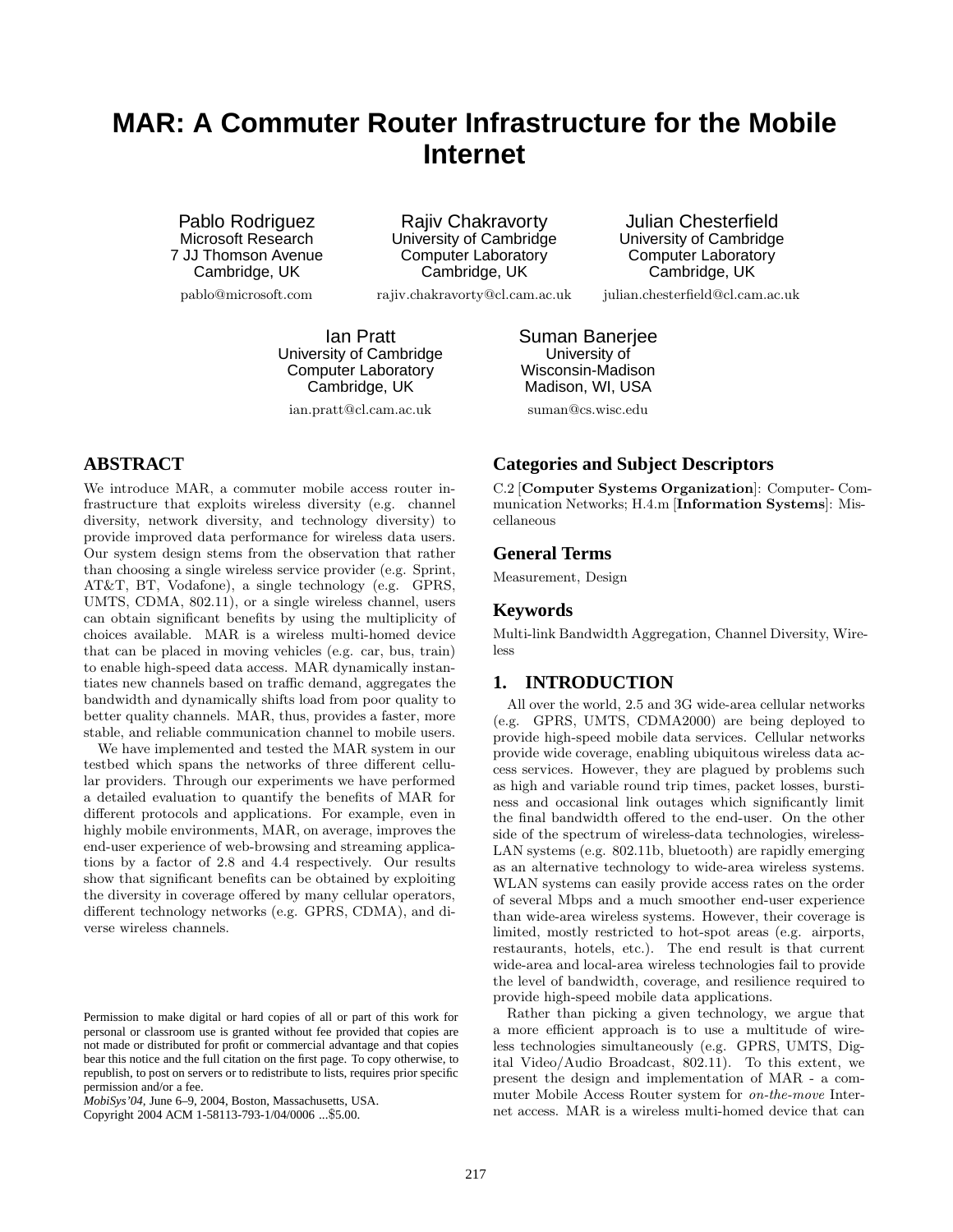be placed in moving vehicles (e.g. car, bus, train) to enable high-speed data access, thus, creating a *mobile hot-spot*. MAR dynamically instantiates new channels based on traffic demand, aggregates the bandwidth and dynamically shifts load from poor quality to better quality channels. MAR, thus, provides a faster, more stable, and reliable communication channel to mobile users. Local access to the MAR network by users is provided through an 802.11 interface which ensures that the local access link is neither capacity nor wire constrained.

In this paper, we present the method used by MAR in exploiting different levels of wireless diversity (channel, network, technology). Based on thorough experimental tests, we show that significant benefits can be obtained by exploiting the diversity in coverage offered by many cellular operators and different technology networks (e.g. GPRS, 3G). We present the results of a real MAR implementation and quantify the performance of MAR for different protocols and applications in a variety of scenarios. In particular, we show how MAR is able to significantly improve end-user experience for Web browsing and streaming applications in highly mobile environments.

#### *Challenges in Wide-Area Wireless Access*

There is a strong growth in mobile Internet access, fuelled by the increasing popularity of *WiFi* (*i.e.* IEEE 802.11b-based WLANs), and the worldwide deployment of wide-area wireless networks such as 2.5G GPRS and third generation wireless (3G). Multi-mode devices (e.g. WLAN-GPRS cards) are becoming increasingly affordable, and a growing number of mobile devices such as laptops, PDAs and handhelds are equipped to connect to multiple networks.

With the proliferation and ever decreasing costs associated with wireless access devices, providers are increasingly looking towards practical issues of service deployment and performance guarantees. Mobility that involves handovers between Wi-Fi 'hotspots', 2.5G and 3G wireless data services continue to pose a significant challenge, as does the intelligent manipulation of channels and multiplexing/striping of data across available wireless links to achieve the best possible performance and access under variable and often unpredictable conditions.

In light of this, it is important for us to identify the challenges in building reliable wireless communication systems:

**Wireless Link-related Problems.** Cellular networks in the wide-area such as 2.5G General Packet Radio Service (GPRS) and 3G (e.g. UMTS, CDMA2000 etc.) promise users *always-on* connectivity in the wide-area. However, real experiments conducted over production networks (e.g., GPRS, CDMA2000) indicate that such links are currently plagued with several problems such as high and variable round trip times, patterns of burst packet loss, frequent link outages, and significantly lower bandwidths than originally claimed [11],[15]. In other words, it seems that there is currently no wireless technology in the wide-area, that can offer the level of reliability desired. This means that we either have to adapt protocols and applications to work over such links or work for other more practical alternatives.

**Spectrum Limitations.** Wireless networks are spectrum constrained. Cellular network (and WLAN) operators are only allocated a limited amount of bandwidth. This fixed

bandwidth enables them to only support a limited number of subscribers in each service area (cell). However, increasing the data rate for each subscriber is a trade-off against the number of subscribers the service area can support. This situation is particularly exacerbated when subscriber density and application/content size increase at the same time. Licensing laws and competition add to the problem [3].

**Lack of Real systems Exploiting Diversity.** Most current communication systems are single input single output (SISO) systems; such systems cannot afford to exploit diversity because of the use of only one transmitter and receiver able to operate over the communication channel. Spatial domain solutions can result in considerable improvement in wireless system performance. Techniques that exploit spatial diversity (e.g., Tx/Rx diversity, beam forming, MIMO systems etc.) are proven techniques to improve wireless system (and link) performance. Unfortunately, currently deployed wireless systems have yet to exploit such techniques [3].

After identifying some of the challenges, we feel that it may be difficult (at least in the near term) to realize a wireless communication system that uses a single air interface, and is still able to cater to the requirements of all mobile applications. Instead, we advocate the use of multiple air interfaces simultaneously, to build a better combined wireless communication channel (link). Such a link can provide more predictable data-rates and is better able to meet different mobile application requirements as well as mobility scenarios. To that end, we advocate exploiting network diversity from different wireless networks and operators to be able to aggregate bandwidths that can then be offered as a single large, more stable pipe to end users. We present results from our current implementation of MAR in section 4.

Based on the availability of such wireless diversity, we find that we can make use of MAR to connect to a number of wireless cellular networks simultaneously, and exploit the network diversity in the wide-area to provide a fairly reliable communication link. The advantage from such network diversity is apparent; network interfaces in a MAR router connect to the base-stations of different operators, which are typically sited at different locations or operate at different frequency bands or protocols. In this way, MAR can exploit the inherent network diversity.

### **2. MAR – ARCHITECTURE**

In this section we present the main architecture and components of the MAR system. The MAR system consists primarily of the MAR router which performs bandwidth striping (aggregation) across multiple network wide-area wireless interfaces to exploit the diversity available from different wireless networks to provide a faster, smoother, and more reliable wireless channel. When used in conjunction with a MAR server proxy located in the wired infrastructure (see figure 1) the communication channel can further be optimised to provide transparent TCP, UDP or application based protocol enhancements. Services such as custom-built session striping protocols, more efficient caching and content adaptation and compression might easily be achieved without requiring end system changes.

The core components of the MAR router are presented in Figure 1 and they include a) MAR network adaptation layer, b) MAR Session protocol and c) MAR Proxy Services.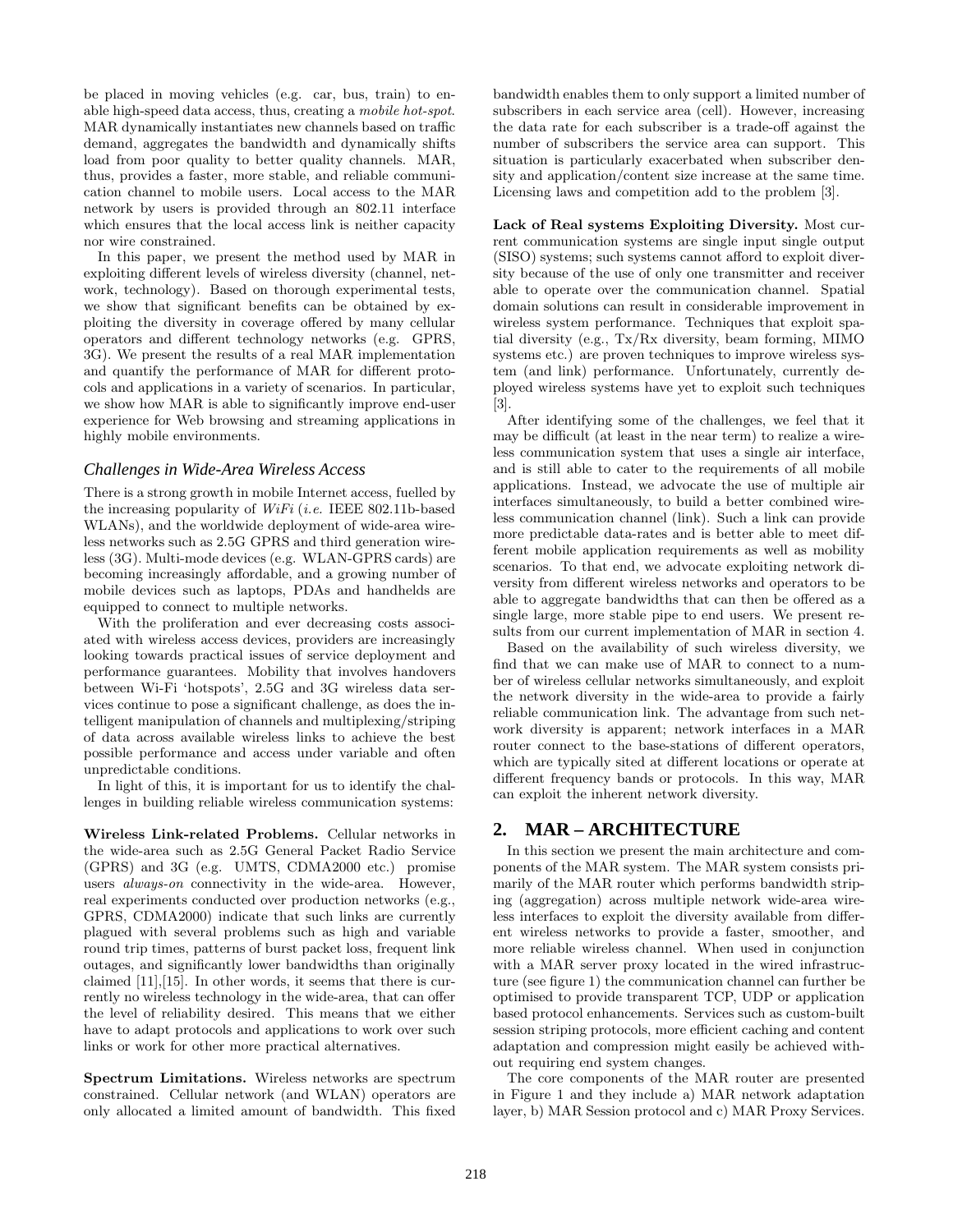

**Figure 1: MAR System Architecture and Components.**

**MAR Network Adaptation Layer:** The MAR router provides a set of local interfaces as well as a number of wide-area wireless interfaces. Local interfaces provide access to local mobile users. They can include both wireline as well as wireless technologies (e.g. ethernet, bluetooth, 802.11) to provide connectivity to PDAs, laptops, and other devices. MAR provides a DHCP server that dynamically assigns private IP addresses to local users from a pool of addresses. Mobile devices are configured to use MAR as their default router and DNS server. To this extent, the MAR router runs a local DNS server. MAR also provides a number of wide-area interfaces that can accommodate a variety of wide-area wireless technologies (e.g. GPRS, UMTS, CDMA, long-range 802.11, Digital Video/Audio Broadcast, etc.). The MAR router automatically connects to all preconfigured wide-area networks, authenticates with each operator, and obtains the required parameters to enable each wide-area interface (e.g. IP address, DNS server, default router, etc).

IP addresses assigned by each wide-area operator to each interface belong to different ranges of addresses and in many cases they are obtained from a private range of addresses (e.g. 10.0.0.1, 192.168.2.1). To be able to route requests originating from local mobile clients through the multiple wide-area operators, MAR needs to implement a network adaptation layer. Requests from local users are directed to the MAR router. Based on a particular MAR scheduling policy, MAR selects a given interface for each packet or request. Once a given interface is selected, client-originated packets are source-NATed (both IP address and port) using the IP address of the selected wide-area interface. To the external world, the MAR router appears as a NAT box. Downlink traffic flowing from the wireline towards the clients, will have a destination IP address that is the same address of a given MAR interface. MAR de-NATs such packets and forwards them to the appropriate mobile user.

**MAR Session Protocol:** One of the key functionalities of MAR is that it can aggregate the available bandwidth across all wireless interfaces. This aggregated bandwidth is then offered as a larger, more stable pipe to the end users. Aggregating bandwidth from the multiple wide-area interfaces is implemented through the MAR Session Protocol.

MAR Session protocol operates between the MAR router and the MAR proxy-server. However, as we will see below, the MAR router can also implement a simple session protocol to work as a stand alone system without requiring the presence of a MAR proxy-server. The scheduling protocol itself is not part of the MAR architecture. Instead, MAR provides an API which can accommodate any custompurpose built striping protocol (e.g. [14],[16],[17]).

One approach to implement a session scheduler with a MAR router is to use link-layer striping techniques [16, 17], where different packets are sent to each interface regardless of their connection id. However, using such a scheme, different packets belonging to the same TCP connection can end up in different interfaces, and therefore, become different source addresses. Such a scheme will break the TCP connection semantics since servers will receive packets belonging to the same TCP connection with different IP source addresses, hence we see the advantage of using a server proxy to recombine the different channels.

Later in this paper we evaluate a simple MAR Session Protocol that does not require a server proxy. A *per-TCP connection* scheduler is used such that all packets belonging to a given TCP connection are assigned to the same interface for the duration of that connection. In this manner, TCP semantics are maintained, reordering problems are minimized and no changes are required to clients or servers. One drawback with such per-TCP scheduler is that no consideration is given to how much data is requested on each connection. As a result, from the end-users point of view, an end-user may end up waiting for connections that have been assigned large portions of the data, while other connections are idle or being used to serve other users. Solving this requires the use of the enhanced proxy services.

Through the MAR Session API, the MAR router can also accommodate a wide-range of session scheduling policies to load balance packets/connections among different interfaces. Next we describe some of those policies and what elements are exposed by MAR to implement them. The MAR session scheduler can include various policies such as round-robin,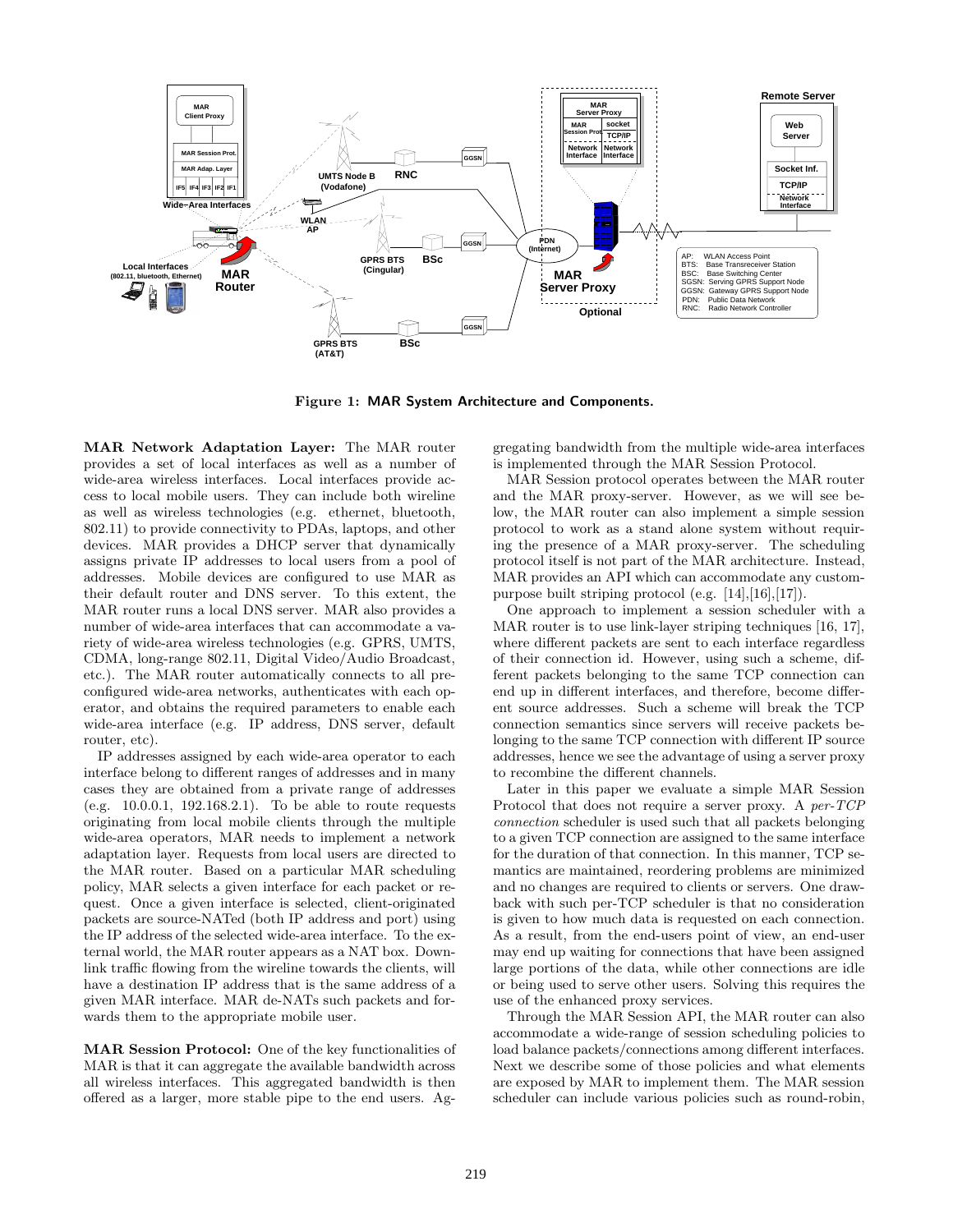least loaded interface, weighted policies, etc. To help determine which interface should be responsible for a given packet/connection, MAR monitors the Signal to Noise Ratio (SNR) and Bit Error Rate (BER) values of each interface and the interface's average throughput. The SNR and BER can be obtained using standard Hayes AT commands available from most wireless cards and phones. MAR uses SNR and BER in addition to throughput information since throughput measurements can be biased by certain protocol behaviours. However, whenever SNR/BER information cannot be collected, MAR relies on past throughput information only. Our experimental results in [26] have shown to report meaningful SNR values, however, BER values can only help to identify severe multi-path interference problems. Note that BER information can only be obtained when data is received.

Based on such information, MAR can determine the weight that should be assigned to each interface to properly perform load balancing (e.g. busier interfaces will be assigned fewer number of TCP connections, while faster interfaces will be assigned higher number of TCP connections). Moreover, MAR can determine whether an interface is in a blackout period or not. For instance if the SNR falls below the minimum sensitivity level or if no packets have been seen for a given period of time, the MAR router can safely assume that a given interface is non-functional. When MAR detects that an interface is going through a blackout period, it stops sending data to that particular interface and re-schedules new packets/sessions to active interfaces. Once a blackout is detected, MAR keeps monitoring the SNR and starts a periodic probe to determine when the interface becomes active again and can be used to aggregate more bandwidth.

**MAR Proxy Services:** The MAR router can work as a stand alone device or in cooperation with a MAR server proxy located in the wired infrastructure (see figure 1). We envisage multiple uses of a MAR server-proxy including the design of custom-built session striping protocols, TCP optimizations and/or UDP based transport protocol for better link utilization, and application-level optimizations such as more efficient HTTP caching protocols, content compression and adaptation.

Experiments conducted have shown that Internet transport protocols such as TCP are not optimised to provide good end-user experience over wireless wide area networks such as GPRS and 3G [11] [15]. Although the MAR router can work with standard TCP, in order to improve link-layer utilization, the MAR system can also use a MAR proxyserver that acts as a Performance Enhancing Proxy (PEP). Using such a MAR proxy-server, MAR can implement intelligent optimizations that boost the throughput available on each interface. Such optimizations include avoiding TCP 3-way handshake, slow-start, unnecessary DNS queries, spurious time-outs, etc. and are described in [11] [12].

At a higher level, the MAR server-proxy can compress application data objects before forwarding over the wireless links, reducing transfer size and thereby improving response time. Data can be compressed using application-specific lossy as well as lossless compression techniques. Implementations of the MAR system could also include a client side web cache such as squid [27] for leveraging the redundancy in data requests between users over time and thereby reducing the load on the wide-area links and enhancing user

performance. We present these options as future extensions to the system without detailed analysis in this paper.

# **3. EXPLOITING NETWORK DIVERSITY**

The ability to provide sustainable connectivity and data rates using multiple wireless access technologies available in the same mobile terminal is a challenge. This is made significantly more difficult because of the wide variety of environments (indoor, outdoor, moving, fixed, etc.). In this section, we discuss our practical findings of *how* and *how much* network diversity can be exploited in wide-area wireless environments.

GPRS and 3G links like all other wide-area wireless networks, exhibit many of the following characteristics: low and fluctuating bandwidth, high and variable latency, and occasional link 'blackouts' [15][9]. Previous work has given insight into the characteristics of these links. However, we are aware of no publicly available work that has quantified the extent of the diversity in the wide-area wireless environments. In this section, we conduct a series of wireless diversity tests. These have been repeated under a wide range of conditions – from stationary (in-building environments) to highly mobile (bus, train etc.) using different models and manufacturer of handsets, and different sets of network operators. These tests corroborate our finding on differences in terms of coverage being offered by the operators, harsh conditions of the mobile environments, and also its impact on application performance. In this section we summarize our findings. A comprehensive description on diversity tests is available in the form of a separate technical report [26]. We examine three different classes of diversity that are available, which we call technology diversity, network diversity and channel diversity respectively:

- **Technology Diversity:** In technology diversity we consider the (dis)-similarity of the data performance observed by two wireless devices that are operating using two different communication technologies, e.g. CDMA and GPRS. GPRS is a data bearer service for the GSM system that uses a Time Division Multiple Access scheme to assign separate channels to different mobile devices. We expect that in urban areas, a MAR device with two interfaces that use different communication technologies, would experience minimal correlation in the data performance between the two interfaces.
- **Network Diversity:** In network diversity, we examine the data performance of different wireless devices that are using the same underlying technology, but are attached to the networks of different operators. A MAR device with multiple interfaces that are attached to the networks of different operators typically observes uncorrelated data performance on these interfaces. This is primarily because each interface connects to a different Base Station, and the wireless channel properties of the path between the Base Station and wireless interface are independent of each other. Even where operators share the same base station location the frequency band or orientation of the antenna will likely be different.
- **Channel Diversity:** Finally, in channel diversity we examine the differences in wireless data performance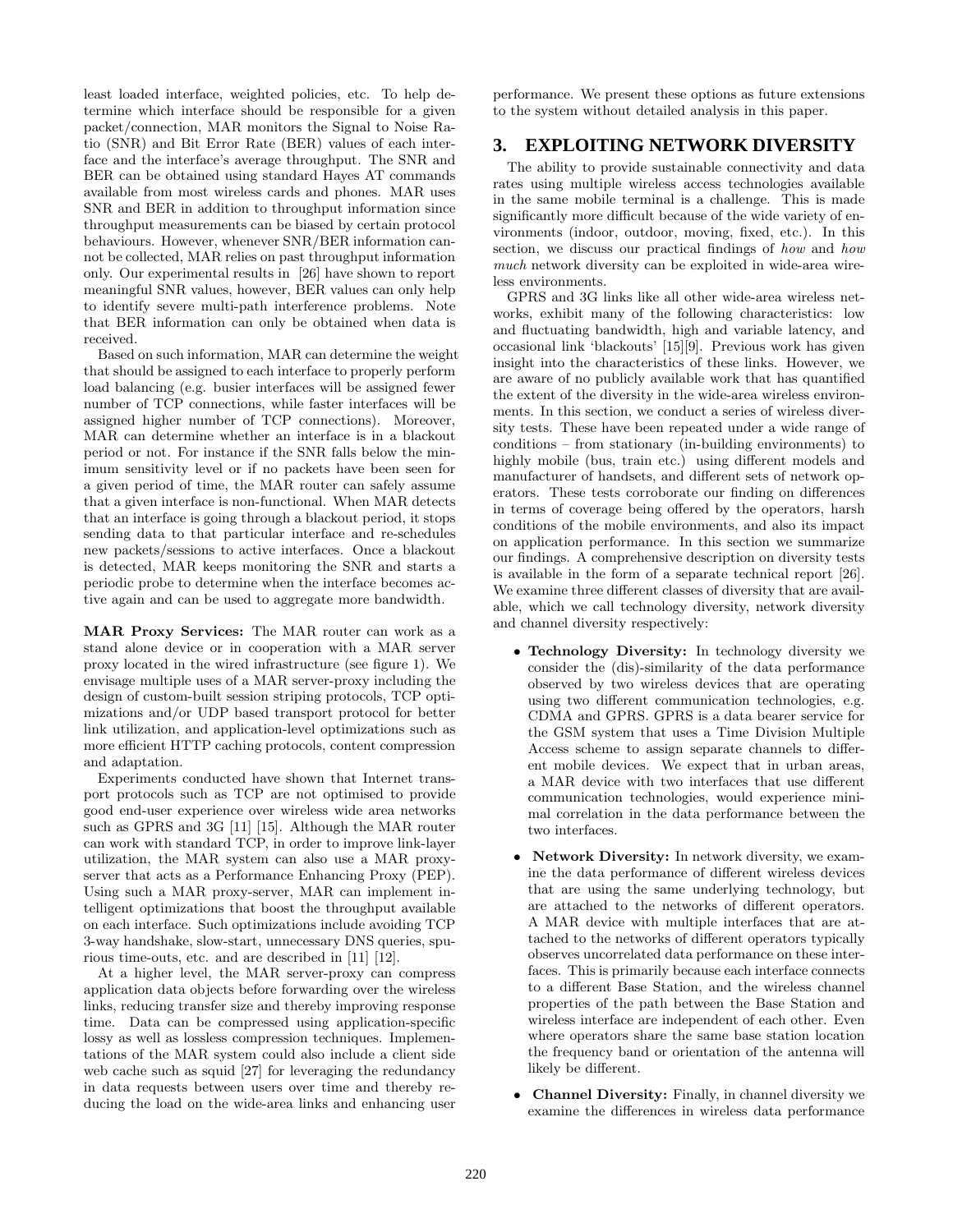between multiple interfaces that are connected to the network of the same wireless cellular operator. A Base Station of a cellular network simultaneously assigns different channels to multiple devices. The channel assignment technique is different in different cellular systems, e.g. different time-slots in GSM-based systems, different spreading codes in CDMA-based systems, etc. In many cases two interfaces of a MAR device that are attached to the same cellular network, will connect to the same Base Station. Therefore the correlation in data performance observed by these two interfaces will be relatively higher than the technology or network diversity cases.

## **3.1 Quantifying Diversity**

We conducted experiments to quantify the available diversity of two wireless devices along these dimensions for both static and mobile scenarios.

#### *Setup*

Figure 2 shows the experimental setup for our tests. We used a MAR router with multiple interfaces. For these experiments we used four different operators that provide wide-area wireless data services in our area (Opt1, Opt2, Opt3, and Opt4). Three of these operators (Opt1, Opt2, and Opt3) provide GPRS data services on the 1.8-1.9 GHz (Opt2) and 800-950 MHz band (Opt1, Opt3). The fourth (Opt4) operator provides CDMA 1xRTT services on the 800 MHz band. For different experiments we used a variety of hardware to simultaneously connect multiple interfaces to the same or different operator's networks. In particular, we used three PCMCIA Sierra Wireless cards with '4+1' slots (4 downlink GSM slots, and 1 uplink), and two Motorola Phones (Motorola T260 Phone, '3+1' handset) that were connected through serial-line interfaces to the router. For the channel and network diversity experiment, we performed experiments using the live-production networks of the three GPRS operators. In the technology diversity experiments we used GPRS and CDMA 1xRTT as the two underlying communication technologies.



#### **Figure 2: Experimental Set-up for Diversity Experiments with TCP.**

To quantify the diversity existing among different channels, networks, and technologies, we simultaneously initiated an ftp download for a large data file through each of the interfaces. The file was being hosted in a server in our lab and all traffic was going through a proxy-server. This



**Figure 3: Instantaneous throughput variation for two colocated wireless devices connected to different operator's network (Opt1, Opt2) (an example snapshot from a static experiment).**

proxy-server implements a number of TCP optimizations to improve TCP link utilization over the wireless links. These optimizations included avoiding slow start, removing spurious time-outs and decreasing traffic burstiness. A complete description of the optimizations implemented in this proxy can be found in [10].

The static scenarios were performed at multiple locations in the city (including our laboratory). The mobile experiments were performed in a car moving through the city streets.

The duration of each experiment was approximately 30 minutes. We collected tcpdump logs at the MAR client to monitor the progress of the downloads. Subsequently we used these traces to calculate the instantaneous throughput (computed as the average data transfer rate for each sequence of 10 TCP segments).

#### *Results*

For a static experiment with two wireless cards connected to different operators' networks, we show a snapshot of the instantaneous throughput of the two devices in Figure 3. (The figure shows a part of the entire download.) This is an example of network diversity. Both the cards show occasional loss of throughput. However these occurrences are independent of each other as can be observed in the plot (Interface-1 experiences decreased throughput around time instants 10, 65, 150 and 168 seconds, while Interface-2 experiences the same around time instant 172 seconds).

Figure 4 shows a snapshot from another experiment of network diversity for a mobile scenario. In this example, Interface-2 experiences a large throughput outage period between time instants 40 to 220 seconds, while the throughput of Interface-1 remains unaffected.

In Figure 5 we show a snapshot from a static experiment for the channel diversity case, i.e. both cards connect to the same operator's network. We can see that loss of throughput is more correlated in this case than the network diversity experiments. For example, both the interfaces experience a loss of throughput at time instants 20, 125, and 180 sec-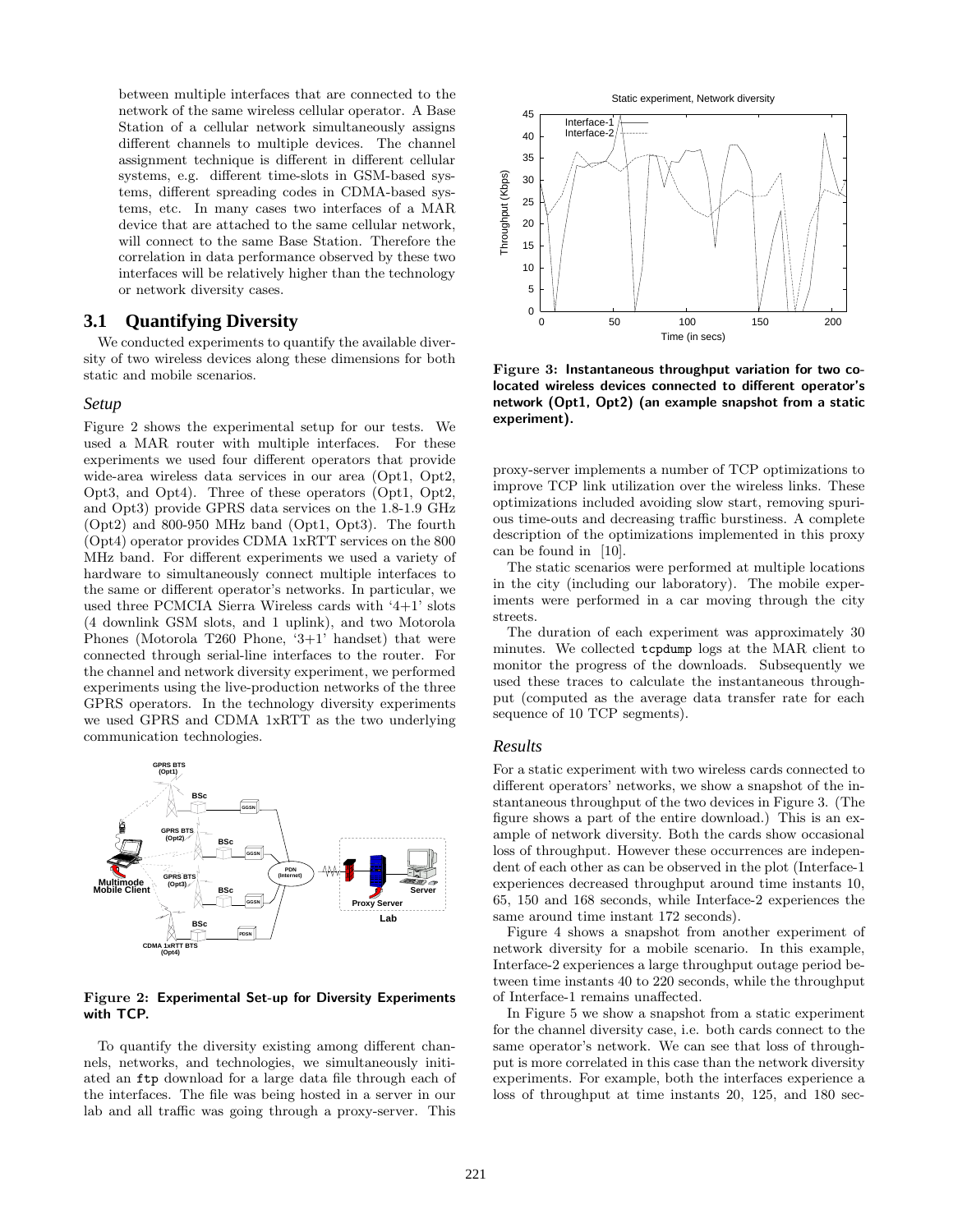

**Figure 4: Instantaneous throughput variation for two colocated wireless devices connected to different operator's networks (Opt1, Opt2) (an example snapshot from a mobile experiment).**

interface independently experiences loss of throughput. onds. However, there are other instants of time where each

To measure the overall correlation in different such experiments, we use the Pearson correlation coefficient. The Pearsons's correlation coefficient  $(\rho)$  expresses the degree of linear relationship across all of our data between two variables,  $X$  and  $Y$  and is given by

$$
\rho = \frac{\sum XY - \frac{\sum X \sum Y}{N}}{\sqrt{\left(\sum X^2 - \frac{(\sum X)^2}{N}\right)\left(\sum Y^2 - \frac{(\sum Y)^2}{N}\right)}}
$$

where N is the number of data points.  $\rho$  varies between -1 and  $+1$ , where  $-1$  is perfectly negative correlation and  $+1$ is perfectly positive correlation. A value of 0 indicates no correlation.

| Scenario                     | Pearson's coefficient $(\rho)$ |
|------------------------------|--------------------------------|
| Mobile, Channel diversity    | 0.28                           |
| Static, Channel diversity    | 0.14                           |
| Mobile, Network diversity    | $-0.18$                        |
| Static, Network diversity    | $-0.04$                        |
| Mobile, Technology diversity | $-0.03$                        |
| Static, Technology diversity | $-0.02$                        |

÷,

**Table 1: Pearson's correlation coefficient to quantify diversity in various scenarios. The scenarios are sorted in decreasing order of** ρ**.**

We tabulate the values of  $\rho$  for different experiments in Table 1. All the correlation values are either moderate, low or negative. This implies that there is significant potential for MAR to exploit different kinds of diversity in its operations. We can observe that the channel diversity case has the highest correlation under mobile conditions as would be expected, while technology and network diversity consistently exhibit correlation values of less than or equal to 0.2 indicating little or no correlation. For more a complete diversity study, including a larger set of operators, longer traces, and parallel SNR/BER measurements, please refer to [26].



**Figure 5: Instantaneous throughput variation for two colocated wireless devices connected to the same operator's network (Opt1) (an example snapshot from a static experiment).**

# **4. MAR PERFORMANCE**

In this section we study how the MAR system uses diversity to improve link throughput and robustness. We consider both mobile and static environments. In Section 5 we then study how these results affect the performance of several popular applications using a MAR system.

### **4.1 Implementation and Experimental Testbed**

We implemented the basic MAR router functionality on a Linux based platform (we also implemented similar functionality as a Windows driver for Windows XP). This implementation provides the MAR network layer adaptation, uses TCP as transport protocol, implements the basic MAR session protocol that uses per-TCP connection state scheduling, and provides a local caching system (Squid). Our MAR router is built with off-the-shelf components and is equipped with multiple wireless interfaces to accommodate several wide-area network carriers. In Figure 6 we show the basic setup for our experimental data collection, which is similar to the one described in Section 3.1.



**Figure 6: Experimental Set-up (for all applications).**

For mobile clients, we used a number of mobile devices including laptops and PDAs. Client devices did not require any manual configuration and they were configured to use the MAR router as their default router and DNS server via DHCP. The local Squid cache running on the MAR router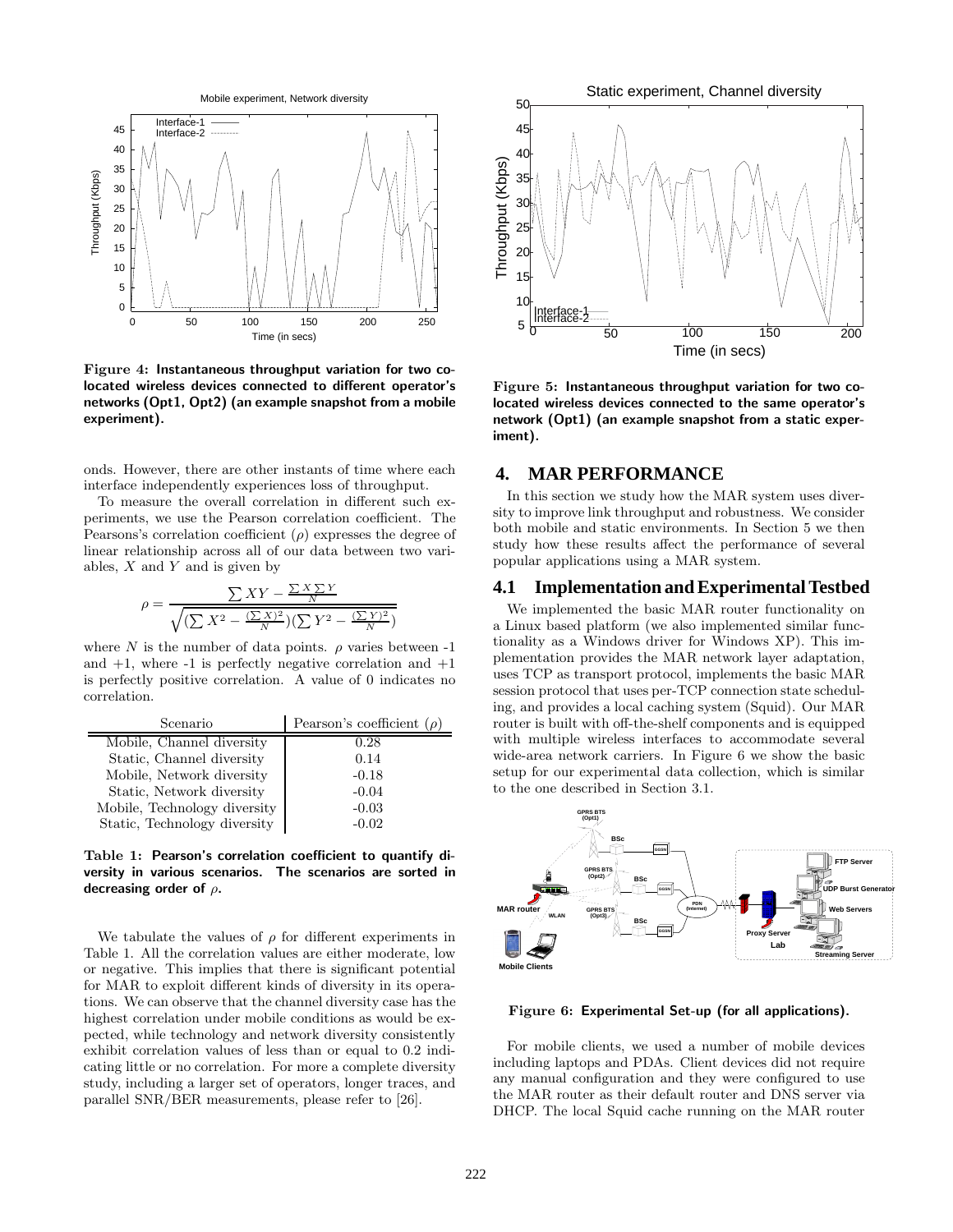was working in transparent mode, therefore, mobile users did not have to manually point their browsers to benefit from the MAR caching system.

For the following experiments we used the three cellular wireless operators that provide GPRS services in our area (Opt1, Opt2, Opt3). For the mobile tests, we placed the MAR router on a car and drove in urban areas. The average approximate speed of the car during the experiments was 20 mph.

### **4.2 Throughput**

In this section we characterise the MAR link throughput in both static and mobile environments, determining the impact of diversity on the overall MAR throughput. To this extent, we use an open-loop UDP stream rather than TCP to ensure that our measurements were not biased by any particular TCP-wireless behaviour. To evaluate the performance of UDP traffic in the MAR system, we created a client-server application that measures the available UDP throughput by sending packets at a rate close to the link capacity. This network application sends bursts of data packets back-to-back from the wire-network towards the wireless Base Stations and measures throughput based on the inter-arrival times between packets in a burst. Back-to-back packets are buffered by Base Stations and forwarded to the mobile device at the wireless link rate until the buffer is depleted.

Given that we were using three different GPRS operators, we opened three parallel UDP sessions between the UDP server and the mobile client. Each UDP session used a different interface. Packets were pushed to the mobile device on all sessions. The MAR system was able to receive packets from all three interfaces simultaneously.



#### **Figure 7: MAR UDP Performance. Static environment. Throughput for each interface stand alone, and for MAR**

In Figure 7 we show the UDP throughput for three different GPRS cellular operators. Such throughput was calculated over 200 bursts of 5 packets. The results show that the UDP throughput of two interfaces was quite stable around 5 Kbytes/sec, however, the third interface was experiencing frequent blackouts, where no data was received. In this Figure, we can also see the performance of the MAR system. We observe that the MAR throughput is much higher than the throughput of the best interface, around 14 KBytes/sec.



**Figure 8: MAR UDP Performance. Static environment. Aggregated sorted throughput.**

We can also see that diversity ensures that the MAR system does not see any blackout periods, even during the periods when the third interface is not working well.

To better understand the throughput provided by different operators, in Figure 8 we present the same values obtained in Figure 7 ordered by throughput from highest to lowest. From this Figure we can see that interfaces 1 and 2 provide a very stable throughput for most of the trace. Only at the end of the Figure, we can see that these two interfaces had a number of samples with low throughputs or no data. On the contrary, interface 3 has a rapid decay in its throughput, thus, having many samples where throughput was zero. MAR has a very stable throughput around 14 KBytes/sec and does not go below values lower than 11 Kbytes/sec. From this figure we can see that at a given location, picking the wrong interface may provide very bad end-user experience. However, MAR can easily provide a throughput that is much better than the best throughput provided by any interface.

In Figure 9 we repeat the same experiment as in Figure 7 in a mobile environment to better understand how MAR benefits from diversity in a more hostile scenario. From this Figure we can see that the throughput variability is much higher than in a static environment, with sudden changes in the operator's ranking. Average throughputs for interfaces 1 and 2 remain at approximately 5 KBytes/sec, while interface 3 still provides a significantly lower throughput than the others. Given the high variability imposed by the mobility environment, a client connected to a single interface will experience rapid changes in throughput and suffer from frequent blackouts. For a more intelligent client that automatically selects the fastest interface, selecting the best interface becomes much more complicated since it is harder to identify a provider that consistently provides better throughput than the rest. Even for a client that could automatically select the fastest interface at any point in time, it would not be able to enjoy more than 5 Kbytes/sec on average. On the other hand, with MAR, the throughput is much higher than with any other interface alone, providing an average throughput of around 10 Kbytes/sec without requiring any sophisticated channel selection mechanism. In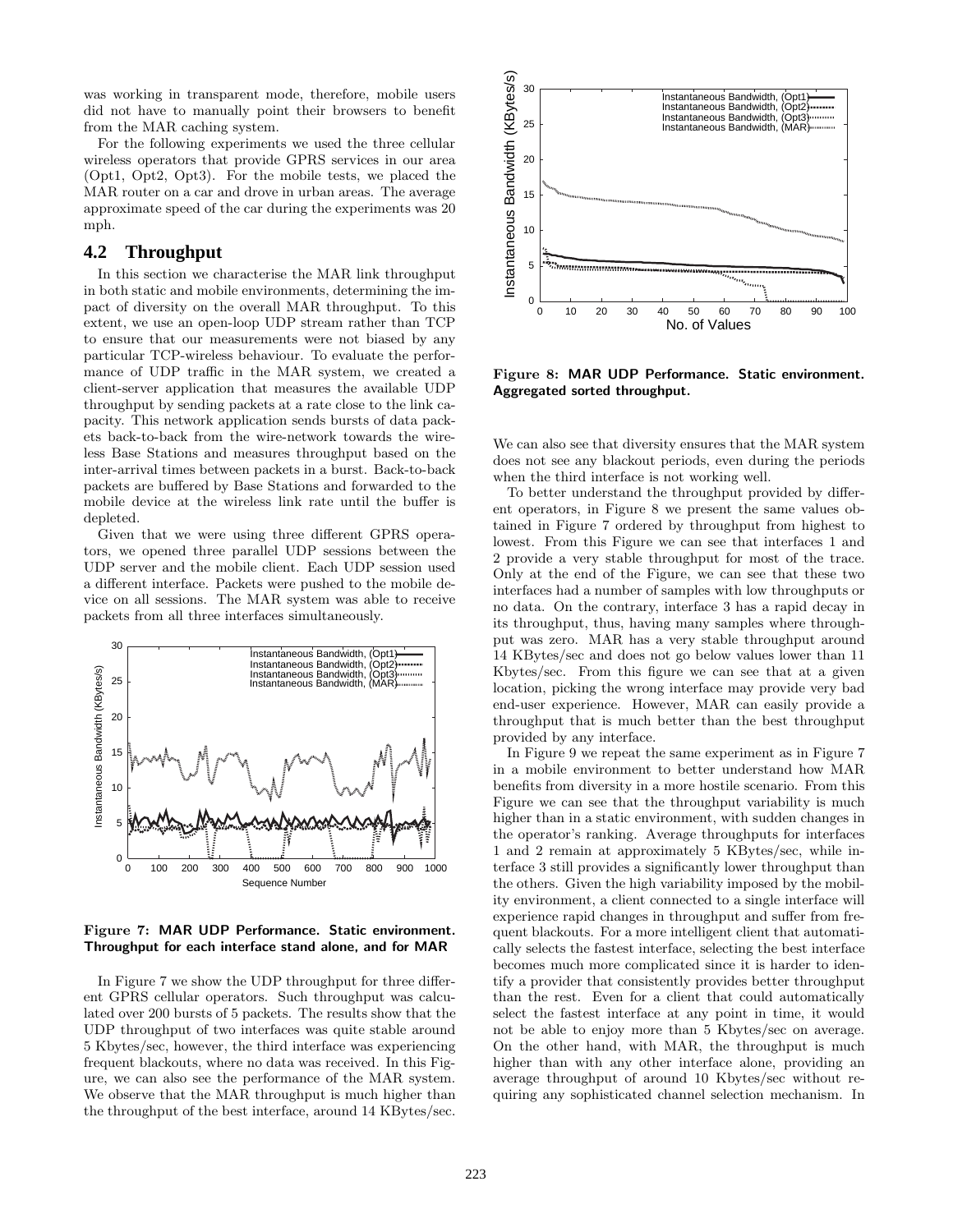low throughput areas and blackouts. addition, throughput is more stable, efficiently preventing

Figure 8 reproduces the results presented in Figure 9 sorting the instantaneous throughput from highest to lowest in a mobile environment. We can see the sorted throughput for all interfaces in a mobile environment drops faster than in a static environment (Figure 8). Thus, the amount of time spent in the lower throughput areas is higher for each individual interface. On the other hand, for the MAR system throughput stays high for most of the time and it never falls to zero. Even in such a mobile environment, the impact of highly variable rates in the MAR system is not as pronounced as for each individual interface due to the fact that MAR exploits the benefits offered by different types of diversity.



**Figure 9: MAR UDP Performance. Mobile environment. Throughput for each interface stand alone, and for MAR**



**Figure 10: MAR UDP Performance. Mobile environment. Aggregated sorted throughput.**

### **4.3 MAR Blackout Reduction**

One of the main factors that affects end-user experience is the frequent presence of blackout periods in most operators [10]. These blackout periods are normally due to interference problems, hardware failures, or loss of connectivity or coverage. In this section we quantify the performance of MAR under blackouts. To this extent, we define a blackout period to be a period of time greater than a given *blackout threshold* where no data is received. To measure the blackout periods we collected traces for UDP traffic in static and mobile environments during a period of 1800 seconds for each interface and for the MAR system. For each of these traces we identified those periods of time where the interarrival time between packets was greater than a given blackout threshold. In the next table we show the percentage of time spent in a blackout period, assuming a blackout threshold of 10 seconds.

**Table 2: Amount of time spent in a blackout by each operator and by the MAR system. Mobile environment. Blackout threshold equal to** 10 **sec.**

| Protocol                                                                     | $\vert$ Opt1 $\vert$ Opt2 $\vert$ Opt3 $\vert$ MAR |              |                |
|------------------------------------------------------------------------------|----------------------------------------------------|--------------|----------------|
| UDP $(Static)$ 2.7% 1.3%<br>UDP (Mobile) $\begin{bmatrix} 6\% \end{bmatrix}$ | - 3%                                               | -3%<br>$4\%$ | $0\%$<br>$1\%$ |

From this table we can see that the amount of time spent in a black out can be quite significant for a given operator (e.g. between 3% to 13% of the total trace time for Opt3). Mobile environments also experience on average 2.6 blackout periods more than their counterpart static environments. This is a natural effect of the fact that under mobile environments, mobile devices suffer frequent cell handoffs, loss of coverage, and sudden disconnections.

When comparing the above results with the percentage of time spent by the MAR system in a blackout, we see that the MAR router spends a much smaller portion of the time in a blackout. Thus, the probability that the MAR system cannot receive data from any of its interfaces for a period of 10 seconds or more is almost negligible. Only in mobile environments, MAR experiences small blackout periods that account for 1-2% of the total trace time. Therefore the MAR system significantly increases resilient against network failures. This probability should be smaller and smaller as the number of interfaces increases. This improved resilience behaviour of the MAR system is due to the high diversity shown among multiple operators, channels, and technologies presented in Section 3.

### **5. MAR APPLICATION PERFORMANCE**

In this section we study the performance of MAR for two important applications to better understand the impact of MAR in the actual end-user experience. The two applications considered are Web downloads and Video/Audio streaming.

### **5.1 Web Performance**

To study the performance of Web traffic we considered three popular Web sites (CNN, Amazon, and Yahoo). For each of these Web sites we replicated their front page content in our lab. This was done to avoid the effects of content updates, along with the performance vagaries of the public internet. We downloaded and hosted all necessary objects on our own web servers, creating multiple virtual hosts as necessary. We also hosted our own DNS server with all necessary records to reproduce the exact setup of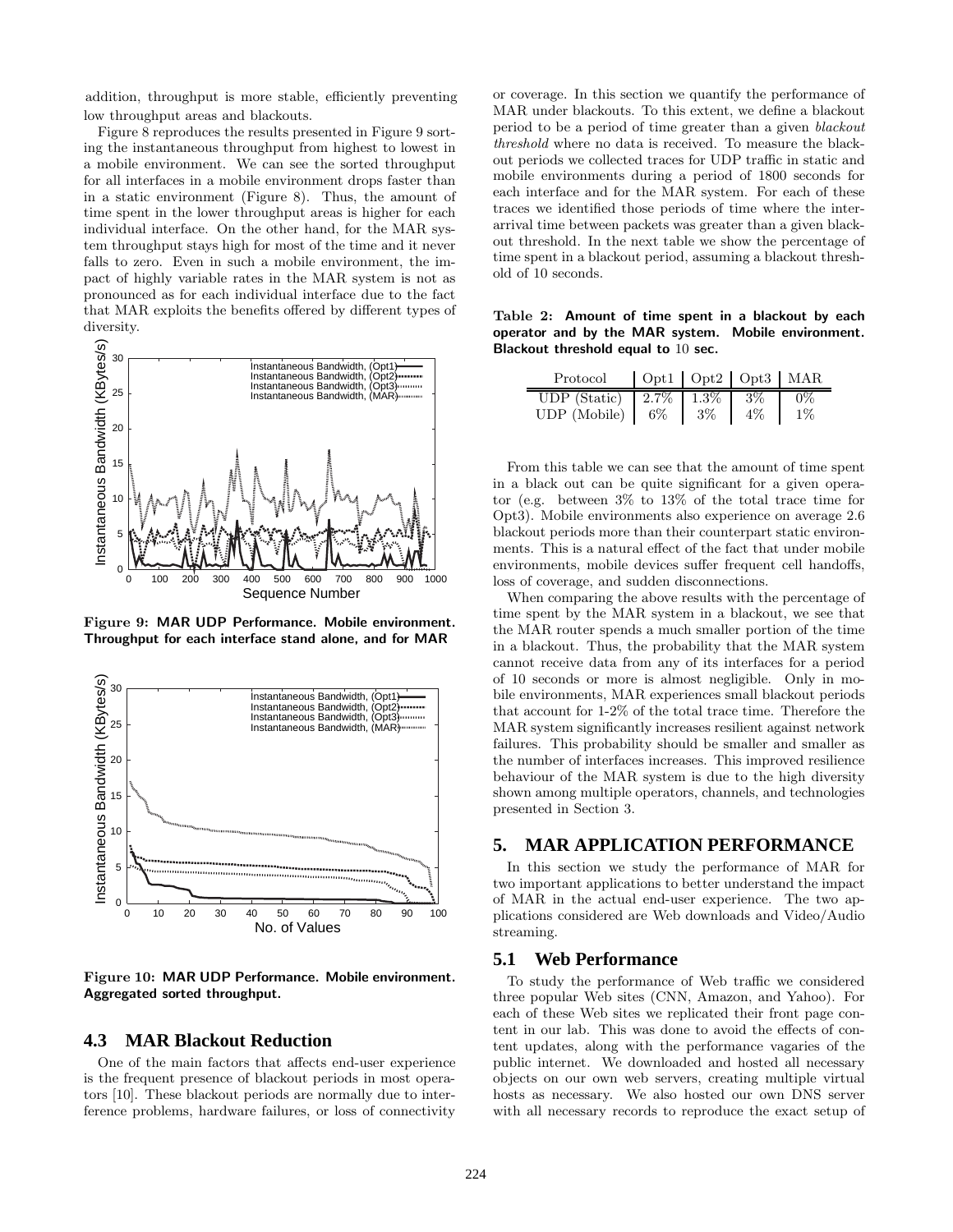the target Web pages. Experiments were performed in a mobile scenario. Each page was downloaded 20 times and the total page download time was averaged over all samples. To this extent, we instrumented the Internet Explorer 6.0 browser to calculate the total page download time and log it into a file. The maximum number of connections allowed by the browser was 30 and both browser and server supported HTTP/1.1 persistent connections. Connections opened by the browser were scheduled using a per-interface round-robin policy. All packets from the same TCP connection were assigned to the same interface. No explicit proxy was configured at the browser. The characteristic of each page are: CNN (172 KBytes, 88 objects, 6 different embedded domain names), Amazon (94 KBytes, 43 objects, 3 different embedded domain names), Yahoo (61 KBytes, 17 objects, 3 different embedded domain names).

To understand the impact of MAR in Web browsing, we performed the following measurements: We first measured the download times seen by the mobile user using one single interface for different operators (Opt1, Opt2, and Opt3). Then, we downloaded the same pages using the MAR router with three parallel interfaces and the same set of operators. Finally, we calculated the optimal MAR response time. The MAR optimal response time is calculated by summing all throughputs from all parallel-interfaces during a given download. This optimal response time corresponds to that provided by an optimal session-level scheduler.

In Figure 12 we show the average response time seen by the mobile browser for different individual interfaces, for the MAR system with the three above interfaces, and the optimal response time. From this Figure we can clearly see that the response time provided by each individual interface is always much higher than for the MAR system. On average, users browsing Web content behind a MAR router can experience an acceleration factor of 2.8. This is a very significant improvement for mobile users. For instance, a page like Yahoo that can take to download almost two minutes without MAR, can be retrieved in less than 40 sec with MAR. If the number of MAR interfaces is increased, the response times can be decreased even further.

In Figure 12 we also quantify the response time when MAR uses a client proxy-cache. When MAR caching is turned on, requests from the mobile browsers are transparently redirected to the cache. Requests that result in a cache-HIT are satisfied very fast through the local-area interface, while missing objects are retrieved from the origin server. To understand the improvement provided by the MAR caching system we repeat the experiments in Figure 12 using MAR client-proxy cache. The results show that caching can clearly have a significant impact in reducing end-user latency, improving the average response time provided by MAR by an additional factor of 1.8. Even for a page like CNN that is known to have a lot of uncacheable content, MAR client proxy-caching still provides significant benefits since cached portions are delivered very fast.

Finally, in Figure 12 we compare the response time offered by the sample per TCP-connection scheduler implemented in MAR with the response time obtained from an optimal scheduler. From this Figure we can see that this simple scheduler performs quite well and provides a response time that is not far from the optimal one. However, in some cases this scheduler showed important weaknesses that need to be overcome by more efficient session scheduling protocols.



**Figure 12: MAR HTTP Performance. Latency for different Web sites where the first three columns in each set represents the performance of each operator stand alone, next one is MAR (current implementation), next one is MAR with caching, and the last one is MAR (ideal).**

For instance, in Figure 11 we can see the HTTP timeline distribution for each of the three interfaces used by MAR to download the CNN Web page. Each HTTP timeline plot provides the evolution of each TCP connection opened by the browser through a given wide-area interface. From this Figure we can see that the number of TCP connections opened by the MAR scheduler through each interface is about the same and equal to 11 connections. Thus, the MAR scheduler is doing a good job of load balancing requests among interfaces. However, we can see that not all interfaces finished at the same time. While the first two interfaces finished their download around 40-50 sec, the third interface kept downloading data all the way up to 70 sec. As a result, the end-user had to wait for the slowest interface to finish and could not benefit from the other idle interfaces.

This is due to the fact that many large objects were assigned to the third interface, rather than being spread out over all interfaces. This is an interesting observation which clearly shows the limitations of such a simple scheduling protocol. Finding a session-level protocol that provides an optimal performance for the MAR router requires a thorough analysis of session-level schedulers under different deployment scenarios and applications. However, such a discussion is beyond the scope of this paper and the subject of on-going work.

#### **5.2 Streaming Performance**

In addition to improving HTTP throughput, we consider the potential for a MAR system to also improve streaming performance. To quantify the improvement provided by MAR under a streaming scenario we implemented a UDP streaming system that sends packets through multiple interfaces in parallel, and evaluated the streaming quality for each interface and for the MAR system in terms of throughput, jitter, and buffer starvation.

To this extent, we consider a MAR streaming server that efficiently utilises the available bandwidth from all channels,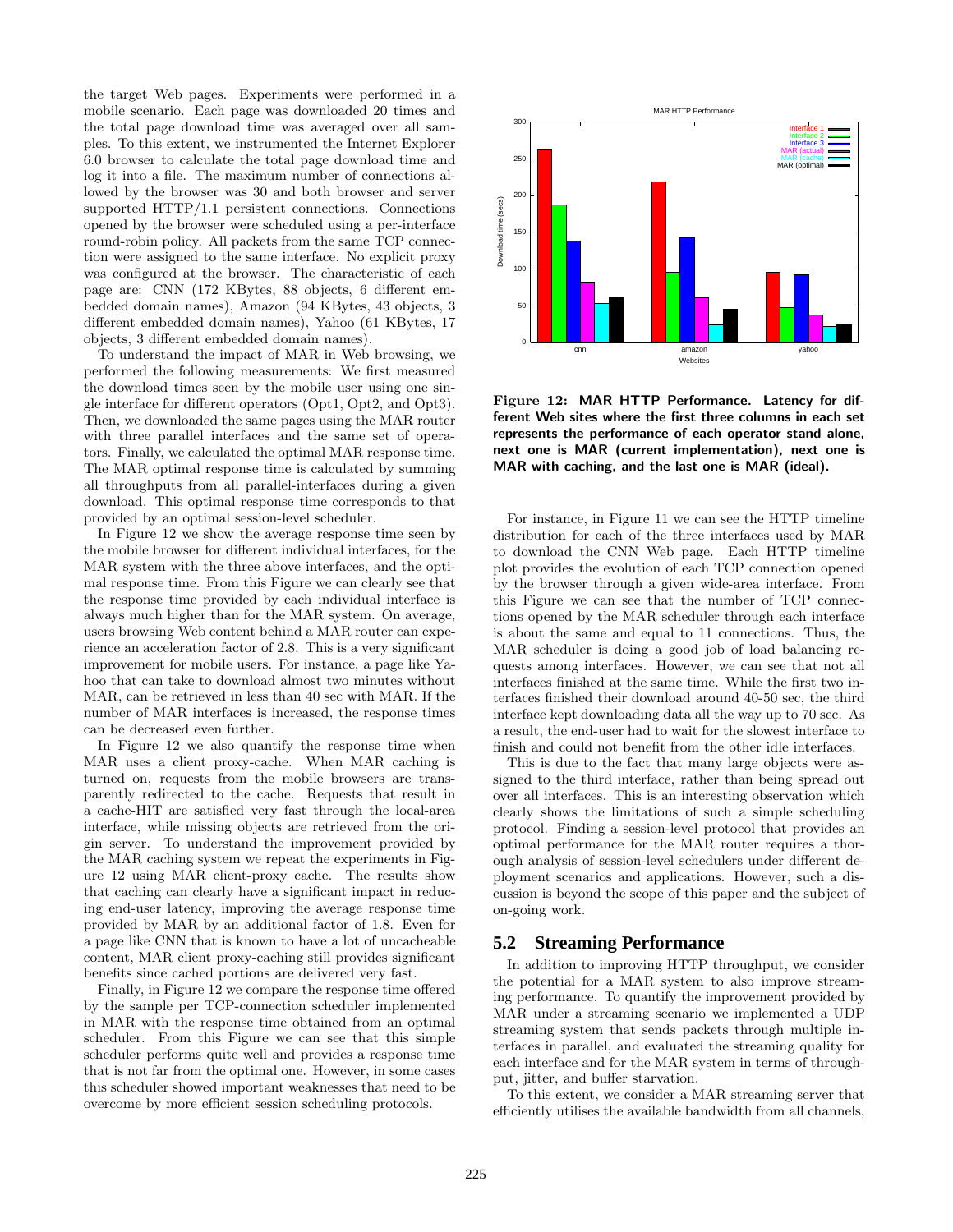

**Figure 11: HTTP time line sequence for each wireless interface while downloading CNN top-level page. a) Opt1, b) Opt2, c) Opt3. Each small rise in the lines represent a separate GET request made using that specific TCP connection.**

ensuring that the streaming application closely matches the capacity of the links. MAR streaming server uses a rate allocation and a partition algorithm that minimizes the probability of packets arriving late. For each interface, the server estimates the average interface rate using the standard moving weighted average. Based on the estimated rate, the streaming server determines which packets should be sent on which interface. Thus, to minimize the chances of packets arriving late, slow interfaces are assigned packets to be played further in the future, while fast interfaces are assigned packets to be played in the near future. This assumes fairly accurate flow control, i.e. packets are only sent on links which have available capacity thereby avoiding unnecessary buffering during blackouts and packets reach the receiver in time.

When the rate estimation algorithm fails and a certain interface becomes much slower than predicted, packets are lost. To relax the dependency on exact channel rate estimation, we allow for a certain initial buffer. To offset the effects of the variable bandwidth over individual links we also apply FEC techniques over the data. Such an approach introduces a fixed amount of overhead on the data being transmitted, but presents the desirable property that for an (n,k) code, by encoding a data object into n blocks of data, only k blocks out of any n are required to reconstruct the original source data. Consequently, for a combined channel that statistically can support a certain streaming rate, as long as the encoded data size is less than the expected capacity of the channel over a period of time equivalent to the data sample period, we would expect to be able to reconstruct the source data. More details on how to implement a streaming server that efficiently makes use of multiple interfaces can be found in [24] [25].

On this basis we consider the potential performance of such an algorithm using real UDP traces collected on a mobile environment. We therefore quantify the streaming performance seen by an end-user for a single interface under multiple GPRS providers, and for the MAR system using three parallel GPRS interfaces (Opt1, Opt2, and Opt3).

The streaming session duration was approximately half an hour, which corresponds to a mid-size clip. We simulated a streaming application where mobile users target a video streaming rate that is determined by the average throughput available through their connection. Thus, users on a single slow interface (e.g. 20 kbps) target low quality videos with average throughput equal to the throughput of the interface (i.e. 20 kbps), while mobile users using MAR target much higher rates. We assume that before starting playing a given video, an initial play-out buffer of 10 seconds is built for all videos.

We assume 25 Kbyte data chunks where we will perform FEC encoding. We consider a value of (n-k) to be equal to 2, which will allow us to recover for almost all packets lost in our trace. The size of each individual block in this example would likely be something close to the MTU of the link, so for a 1500 byte MTU, we could achieve payload sizes of 1470 Bytes which would generate 17 blocks maximum, or in our example a (17,15) code. Our useable throughput is therefore going to be a factor of  $(n - k) * B$  where B is the block size, e.g. in this example 88.2%.

Given these parameters, in Figure 13 we plot the cumulative streaming data received by each interface and by the MAR system at any given time during the duration of the session. We clearly see that using MAR, the amount of useful streaming data received by a given time is much higher than the amount of data received using any of the other stand alone interfaces. Thus, a mobile client can target much higher consumption rates using MAR than without it.

Not only MAR enables faster streaming rates, it also provides a much smoother streaming experience since it decreases the burstiness of the stream received by the end user. To show this effect, in Figure 14 we plotted the inter-arrival time distribution between video frames for a single interface and for MAR. Inter-arrival time distributions for Opt1, Opt2, and Opt3 are very similar with an average inter-arrival time around 450 msec and a long tail. For MAR, we can see that a) it provides a much smaller average inter-arrival times around 154 msec, which enables higher streaming rates, and b) it provides a lower inter-arrival time variance, thus, decreasing the burstiness seen by the streaming player. This benefits should be more pronounced as the number of interfaces multiplexed by the MAR system increases.

To better quantify these effects in the end-user streaming experience, in Figure 15 we show the amount of outstanding data buffered in the streaming player for each individual interface and for the MAR system. Whenever, the amount of buffered data falls below zero there is buffer starvation and the video playout will freeze until the buffer size becomes greater than zero. From this Figure we see that using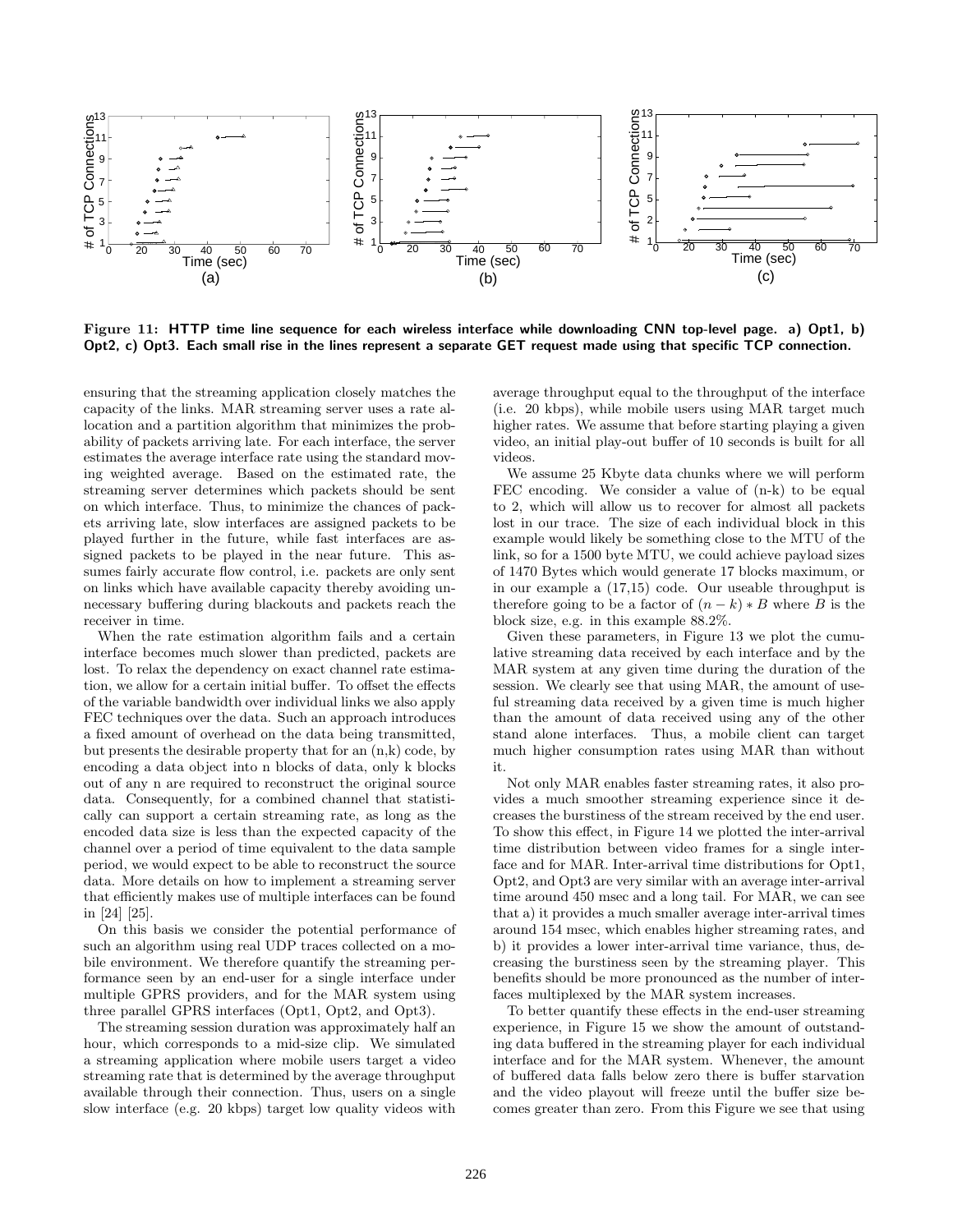

**Figure 13: MAR Streaming Performance. Cumulative Data Arrival when using a) the MAR router with three parallel interfaces, and b) each interface stand alone**



**Figure 14: MAR Streaming Performance. Inter-arrival time distribution for a) the MAR router with three parallel interfaces, and b) each interface stand alone**

a single interface, end-users suffer frequent buffer starvations, which significantly degrades their streaming experience. However, using the MAR system, even targeting a streaming rate that is four times higher than the one targeted with individual interfaces, the amount of outstanding data is always positive and well over the starvation threshold. Thus, MAR can survive blackout periods and sudden burstiness much better than using any other single interface and therefore provide a much smoother streaming experience.

In the Table 3 we calculate the exact starvation probability for different interfaces and for the MAR system. From this table we can observe that the probability of buffer starvation for a single interface, even when the streaming rate is very low, is quite significant. However, MAR can target streaming rates in the order of 76 kbps with a null probability of suffering an interruption during the 30 minute video clip. Compared to a system that only uses one wireless in-



**Figure 15: MAR Streaming performance. Outstanding Data buffer for a) the MAR router with three parallel interfaces, and b) each interface stand alone.**

terface, on average, MAR prevents streaming interruptions 23% of the time while targeting streaming rates that are 4 times higher.

# **6. OPEN ISSUES**

As we have discussed, network diversity can be exploited in a wireless overlay and across cellular networks for systems that will use multiple networks simultaneously, such as MAR. Even if we consider that coverage offered by cellular network infrastructures has substantial overlap, MAR's ability to exploit distributed diversity from networks will be for most cases limited to performing good bandwidth aggregation. However, there might also be cases when the MAR router will have to handover sessions across different networks (e.g., GPRS, 3G, and WLANs). This is particularly true for the case when MAR has to exploit network diversity using WLANs. Each network interface in a MAR router will usually be associated with an IP address; however, there will be occasions where network interfaces have less predictable coverage (for example, moving *in-and-out* of 'hotspot' WLANs [28]). For such cases, we need to understand the impact mobility can have on overall (vertical) handover performance. A thorough description of our practical experiences with GPRS–WLAN vertical handovers is available [9].

Attempting to utilise energy efficiently on a MAR router

**Table 3: Probability of Buffer Starvation for MAR and each individual interface. 10 sec initial playout buffer. system. Mobile environment. TCP traffic.**

|      | Operator Streaming Rate (kbps) | Starvation Probability |
|------|--------------------------------|------------------------|
| Opt1 | 8.7                            | $2\%$                  |
| Opt2 | 39                             | 57%                    |
| Opt3 | 28                             | 12%                    |
| MAR  | 76                             | $0\%$                  |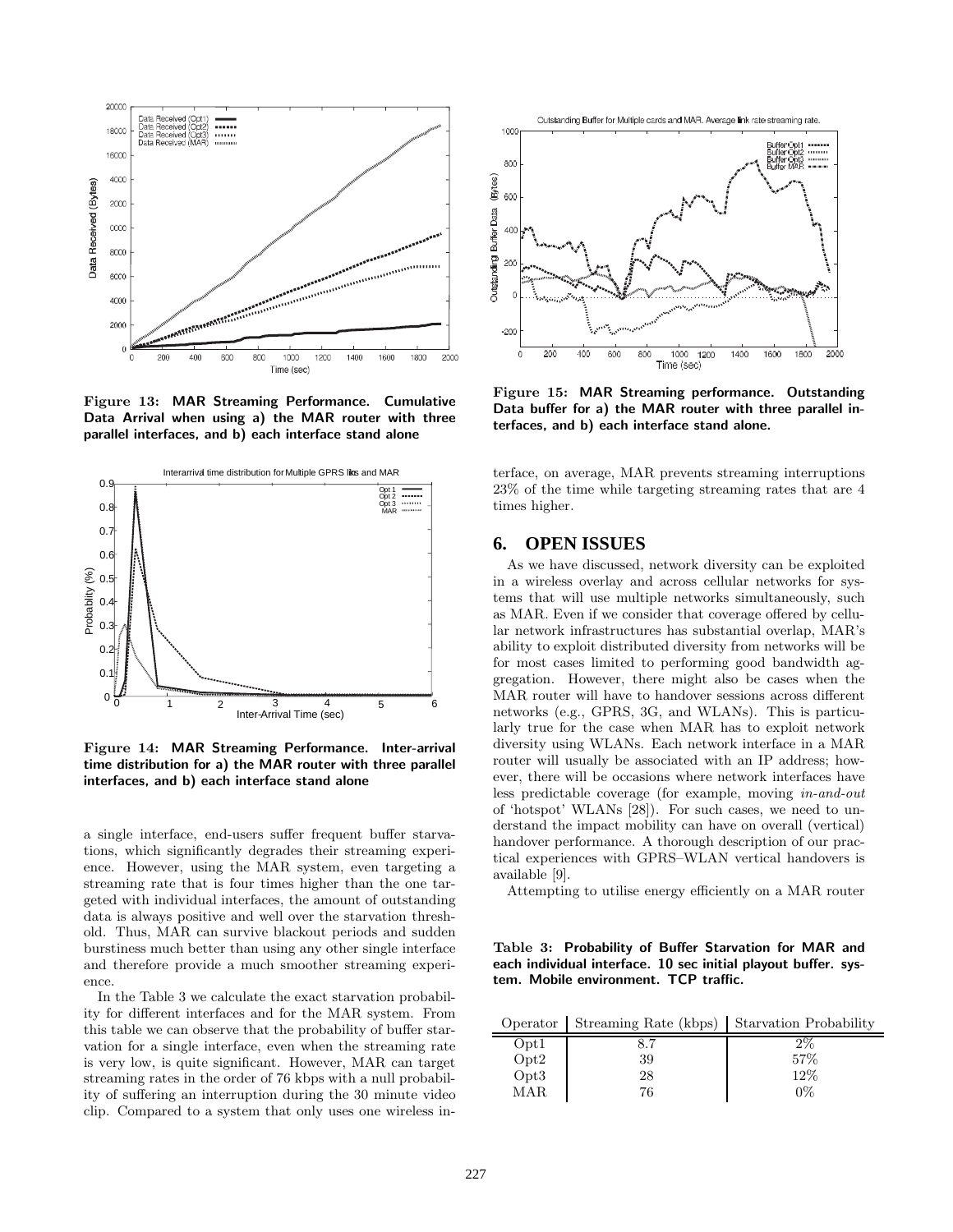is a challenge since the consumption is closely tied to the amount of data sent and the number of active interfaces. Developing an efficient algorithm for managing consumption would be a trade-off in optimising the available link capacity per-user versus minimising the amount of power consumed and ultimately therefore would involve some policy definition. It is envisaged however that energy concerns are not as vital for a router that is transported in a public vehicle such as a bus or train which typically have less constraints on battery power than a small device battery.

MAR can accommodate plug-in schedulers and sessionlevel protocols. Based on the results presented in Section 4.2 we believe that there is room for improving the MAR sessionlevel protocol through the utilisation of techniques such as FEC over large data sets, or through partitioning large objects into smaller blocks. The advantage of such a system would be to help unify the size of all transfer objects such that the effects of link blackouts or reduced throughput are minimised to only small outstanding data transfers. In such circumstances the transfer might even be restarted over a better performing link. Overall, it is anticipated that such an approach should help to create a better load balanced system.

End-to-end IP based security poses some additional challenges to the MAR architecture. Such issues however are very common in networks nowadays which utilise NAT devices to share one or more routable addresses between multiple hosts. The approach typically used to solve the end-toend IP level communication is dynamic IPSec pass-through which requires the NAT device to additionally keep state of all IPSec requests initiating from within the network and forward the external traffic relating to that request on to the correct host. Higher level security protocols such as Transport Level Security (TLS) and SSL used in secure web and email browsing should be unaffected as long as end-to-end TCP communication can be maintained.

Security at the link level itself for GPRS is fairly robust compared to many technologies due to the Layer 2 SIMbased authentication and, in some cases, further CHAP or PAP based authentication at the PPP level. Once authenticated, the communication over the wireless air interface is encrypted using one of a selection of ciphers which provide adequate protection against eavesdropping or active data attacks.

One aspect of the communication architecture that has not been addressed is the provision of an upstream channel. In the TCP scheduling case, it is clear that the same interface as used for the downlink traffic for a connection should be used for the uplink TCP traffic. This is primarily due to the fact that many cellular providers operate NAT/firewall policies for each connection, and consequently the state must be initiated from the mobile client. In the proxy-server case which utilises a proprietary UDP communication protocol for optimising the link utilisation, the same NAT rules may also apply, however the actual content of the data that is transmitted over each link does not have to correspond directly to the downlink traffic. Consequently a similar upstream scheduling policy could be applied in order to share the load fairly across all interfaces. An additional benefit of this approach is to enable better flow control per interface, and provide faster detection of blackouts.

The economic or pricing model applied by GPRS providers is an interesting benefit to the MAR architecture. Instead of just paying a fixed amount per link as is usual for a data channel in a wired environment, GPRS traffic is typically charged by volume in addition to a standard line rental charge. The benefit therefore to MAR is that the incremental cost of adding more lines, increasing the throughput and consequently the performance of the router but sending the same number of bytes of data across the links is small. This makes the provision of data services to users over a MAR router with multiple links an attractive model since the cost to increase the available throughput is low, whilst users typically expect to pay more for such improvements in service.

The pricing model might further be developed to accommodate policy based routing as determined by a charging metric per byte. In this circumstance, the MAR router would ideally be capable of selecting the cheapest route for low channel usage traffic, and only transmit across the more expensive links when traffic load is high. Accordingly, a dynamic weighted scheduling policy would be required that would bias the assignment of transfers across channels.

Wide-Area Coverage of Operators is potentially a limiting factor of the MAR architecture. In urban, highly populated areas the coverage by operators is sufficiently balanced such that MAR can leverage the benefits of network diversity. In less populated areas, the coverage is more likely to be significantly reduced and to exhibit higher performance correlation between providers. The location and provision of service by providers is generally a trade-off between the cost of maintaining a base station and the anticipated number of users who will benefit from the availability of that station. For wider area coverage over less populated areas, the transmission power can be increased, to reduce the amount of infrastructure required, up to a certain government regulated level, however typically users will experience poorer signal quality and potentially higher contention at individual base stations. The benefits of MAR will therefore be limited in less populated areas. This is an area of further study, and will be addressed in future research.

# **7. RELATED WORK**

Berkeley's BARWAN project made several important observations for wireless overlay networks [2]. The wireless overlay network concept is a way to combine the advantages of wireless coverage while still achieving the best possible bandwidth and latency for mobile devices at any point of time. The objective in MAR is somewhat different, the idea here is to exploit the network diversity not just from wireless overlay networks, but also from the network diversity of the pervasive cellular infrastructure. While the BARWAN project mainly focused on low-latency inter-network handovers between overlays, MAR aims to exploit the network diversity inherent in wireless access to aggregate bandwidth that can be offered as a larger and more stable pipe to the end users. Similarly, the IOTA Project [1] deals with the integration of 802.11 WLANs and 3G Networks. However, their work focuses on how to seamlessly roam across these two networks rather than exploiting diversity across multiple wide-area wireless links.

In some ways, the idea of exploiting network diversity for sustainable data rates in communications channels from wireless overlay and cellular networks has quite similar objectives to that of resilient overlay networks [5]. In RONs, applications use an overlay network to identify good and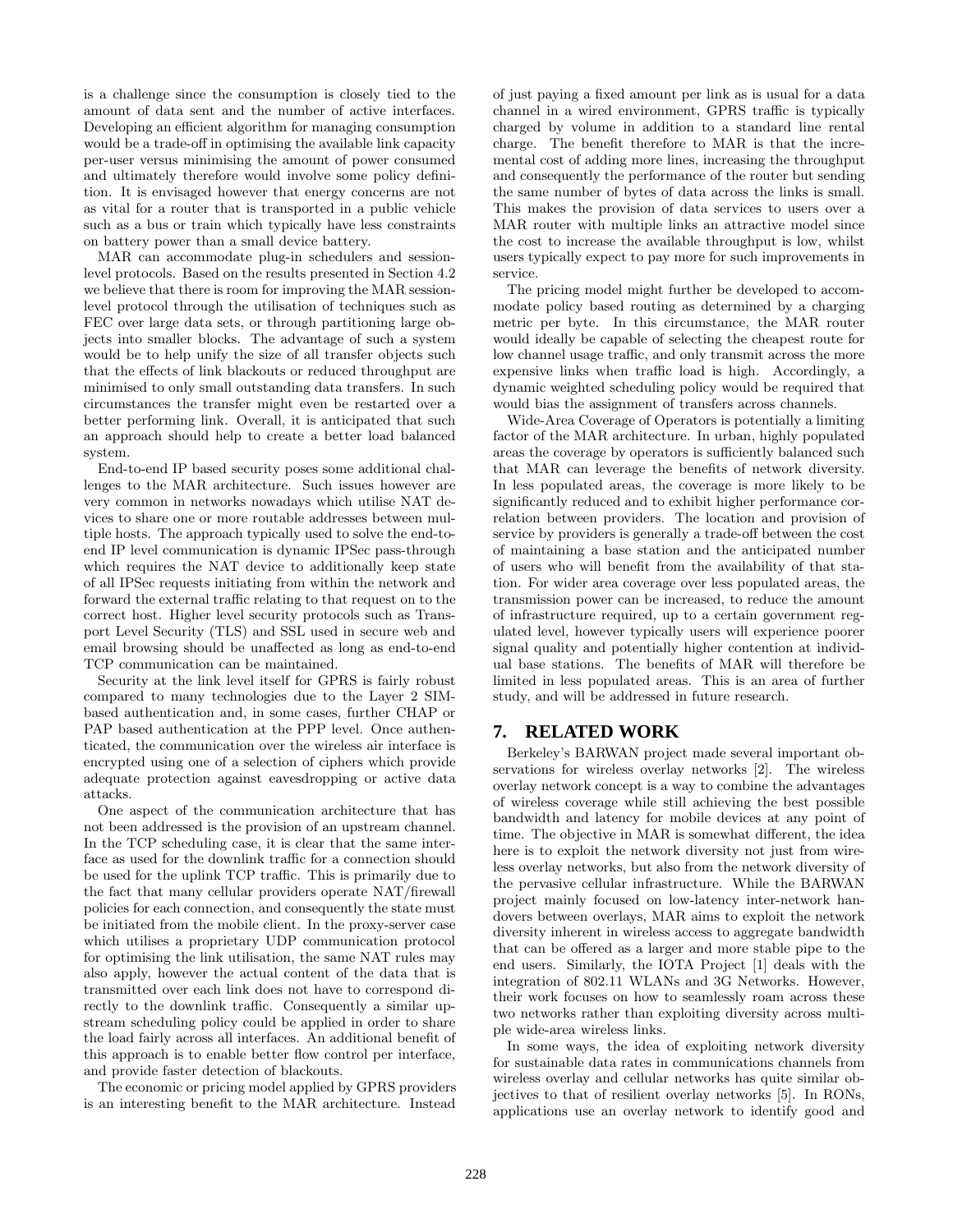bad paths and switch from one path to another as necessary, whereas in MAR the client uses the diversity in the wireless access to benefit from many links simultaneously, thereby improving end-to-end reliability and performance. In the same context, [6] proposes to use multiple 802.11 APs to provide low latency video streaming to a single receiver.

MIT's Personal Router (PR) project [4] has a broader objective than MAR. The main idea behind PR is to provide technological infrastructure that supports mobile access to wireless services, along various dimensions such as network support with fast handover, pricing, QoS, network traffic monitoring and user modelling. While the PR Project evaluates many key issues related to wireless access; the main objective in MAR (of exploiting network diversity for reliability and performance) is different from that in PR. However, some innovations in PR might still be applicable for MAR.

Related research projects include the Mobile People Architecture (MPA) [20], the ICEBERG project [19], and the TOPS architecture [21]. All the three projects attempt to provide user level mobility within one or more network types. The MPA uses a person-level router, the Personal Proxy, that tracks a mobile user's location, and accepts communication on the user's behalf, performs any conversions, and then forwards communications to the user. The ICE-BERG and TOPS approach depends upon tracking proxy (or tracking router) nodes within the network.

Other research project close to the MAR system is the MOPED project. In [22] MOPED explores efficient inverse multiplexing at the transport level to aggregate multiple wireless channels and differentiate transmission losses from congestion losses in wireless links. Similarly, in [23] MOPED explores how non-conflicting local area wireless technologies can be used to improve throughput and minimize mobility problems. The MAR system builds on top of these concepts and presents extensive results of the performance and diversity of a multi-link bandwidth aggregation system over wide-area wireless links. Wide-area wireless links have a different set of problems compared to local area links (e.g. losses are hidden from the application through link-layer retransmissions, different links may conflict with each other) and, thus, require a careful separate study. To this extent, the GPRSWeb proxy system [11] is a system that efficiently improves end-user performance over wide-area wireless links, however, it does not exploit network diversity by using multiple network interfaces.

A simple approach for a standalone MAR router is to aggregate bandwidth from multiple links is to use link-layer striping techniques [16, 17], where different packets are sent to each interface regardless of their connection id. However, such schemes work quite poorly in wireless links with large performance fluctuations [14]. Other approaches such as PTCP have also been proposed at the transport layer for bandwidth aggregation [14]. However, these schemes rely on the congestion window to be a tight approximation of the available bandwidth-delay product to be able to efficiently stripe different packets in the different interfaces. In many real deployments (e.g. GPRS, CDMA 1xRTT), wireless systems include deep buffers in the Base Station Controllers to mitigate burstiness and therefore artificially inflate the congestion window to larger than the true bandwidth-delay product.

### **8. CONCLUSIONS**

In this paper, we discussed the limitations of the current wireless access systems in the wide-area. To that end, we made a case for exploiting the network diversity in wireless access. We have argued that distributed diversity in wireless access from different wireless overlay and cellular networks can be leveraged to provide a sustainable and reliable wireless communication channel. Based on experiments with production networks, we have shown that there is a substantial overlap in terms of coverage being offered by many of these operators (e.g. Vodafone, Orange etc.) and also across networks (e.g. GPRS, 3G, and/or WLANs).

We introduced MAR, a Mobile Access Router that utilises multiple wireless access links to aggregate bandwidth and provide local users with a smoother, more reliable access network than can typically be provided by a single cellular link. By leveraging the diversity provided through different wireless technologies, different networks provided by individual operators and even diversity through separate channels allocated by the same base station, MAR can provide more stable and sustainable data rates for applications such as web browsing, email and data streaming.

The benefits of employing a simple per-TCP connection scheduler presented, along with analysis showing what additional benefit could be achieved using a more sophisticated striping technique made possible by the server proxy. The possibilities for including other higher-level optimisations in the server proxy were also discussed, such as caching and compression. These benefits can all be achieved without requiring users to perform any software or configuration updates on their mobile devices.

Work on the MAR project is continuing, including a more detailed study of the benefits of utilising different link scheduling algorithms, as well as providing enhanced proxy services through greater collaboration between the MAR server proxy and the MAR router.

### **9. REFERENCES**

- [1] M. Buddhikot, G. Chandranmenon, S. J. Han, Y. W. Lee, S. Miller and L. Salgarelli, "Integration of 802.11 and Third Generation Wirelesss Data Networks", *Proceedings of IEEE Infocom 2003*, San Francisco, April 2003.
- [2] R. H. Katz and E. C. Brewer, "The Case for Wireless Overlay Networks", *In Proceedings of SPIE Multimedia and Networking Conference (MMNC'96)*, San Jose, CA, Jan 1996.
- [3] B. Walke and V. Kumar, "Spectrum issues and new air interfaces", *Computer Communications*, 26(2003), pages 53-65, Elsevier.
- [4] D. D. Clark and J. T. Wroclawski, "The Personal Router Whitepaper", MIT Laboratory for Computer Science Technical Report. Version 2.0 – March 2001.
- [5] D. G. Andersen, H. Balakrishnan, M. F. Kaashoek, and R. Morris, "The Case for Resilient Overlay Networks", In *Proceedings of HotOS–VIII*, Schloss Elmau, Germany, May 2001.
- [6] A. Miu, J. G. Apostolopoulos, W. Tan, and M. Trott, "Low-Latency Wireless Video Over 802.11 Networks Using Path Diversity", In *IEEE International Conference on Multimedia and Expo*, Baltimore, MD, July, 2003.